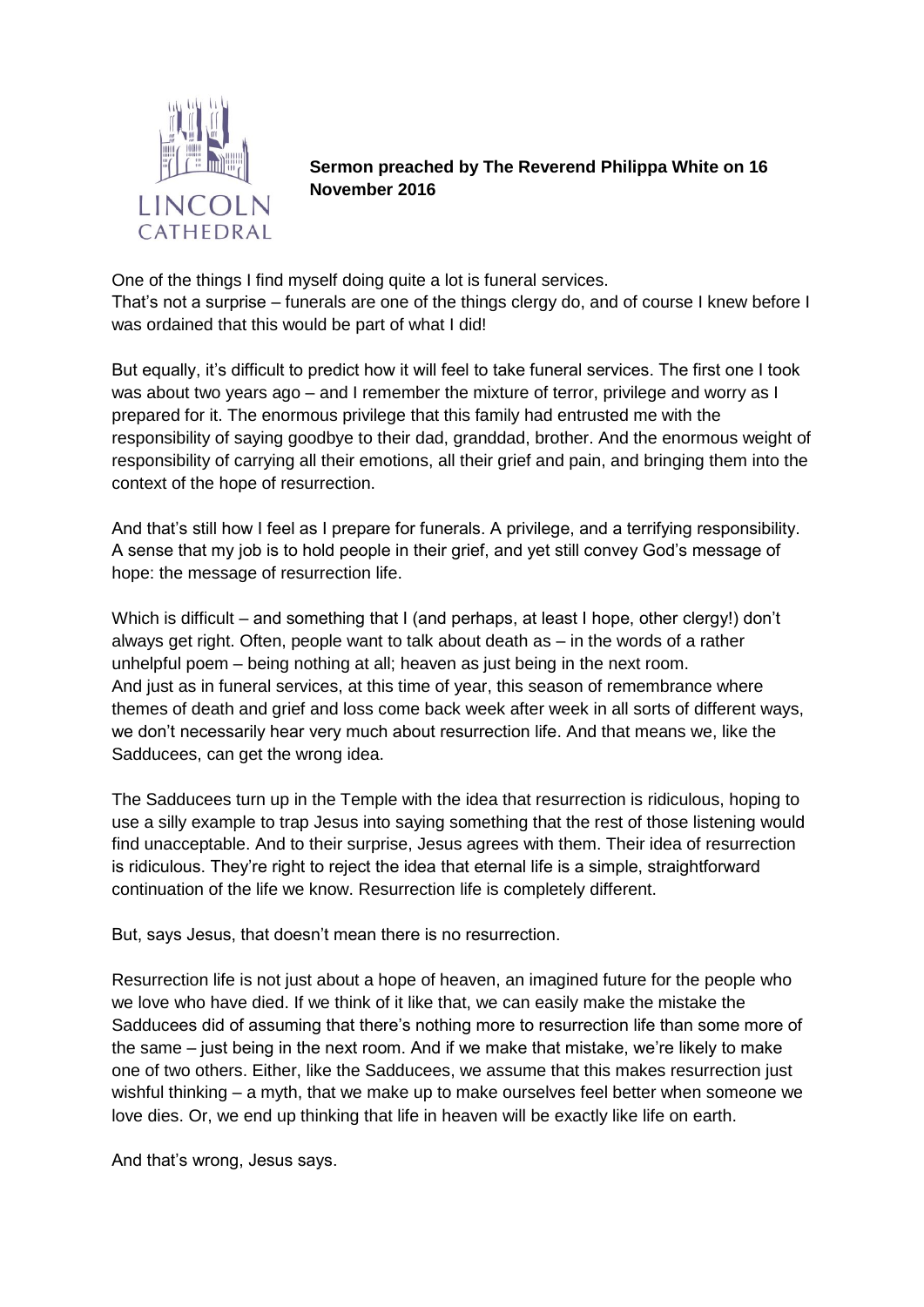Because of the particular silly example the Sadducees chose, it's easy to get the wrong idea about what Jesus is saying. Jesus is not saying that the relationships we have on earth are going to disappear in heaven – quite the opposite!

But he is saying that the way life on earth works is not the way that resurrection life will work.

Marriage, in Jesus' time, wasn't primarily about love or companionship. Marriage was about having children – carrying on the family. The Sadducees' silly story makes that clear – this poor woman had 7 husbands all trying to use her to get the children who would carry on the family name. And this idea of carrying on the family is an idea that's rooted in human mortality.

That makes sense, doesn't it – it's part of human experience, not just in the time of Jesus but through history. We find it in Shakespeare: in one of his sonnets he tells the young man he loves to have children, so that his beauty doesn't die with him but carries on.

So Jesus is saying not that there is no room for our earthly relationships in heaven – but that the whole purpose of our resurrection lives will be different and reoriented: with no death to worry about, but even more, with the nearer presence of God to shape the way we think and act and feel. Things will be different; renewed; better.

Towards the end of funeral services, as most of us will know, we commit the person into God's keeping. And the words we use are these:

"in sure and certain hope of the resurrection to eternal life through our Lord Jesus Christ, who will transform our frail bodies that they may be conformed to his glorious body, who died, was buried and rose again for us."

That is, just as the risen Jesus was like, but unlike the Jesus who had lived alongside his friends – they knew him, and yet he was different, changed, beyond human – so the life of the world to come isn't continuous with the life of this world.

The shape of resurrection life is created by the shape of Jesus' risen life: a life beyond death, beyond the merely human, beyond the pain and grief and choosing the best of bad options that shapes human life.

It's easy to cling on to this life – even with all its pain and prospect of death. But resurrection hope is not about clinging on to this life, whether by avoiding all mention of death or by assuming that life in heaven is exactly the same. Resurrection hope is about believing in a God who is so vibrantly, dramatically alive that what we think of as life doesn't even register on the scale.

God is the living God: the God from whom all life comes, in whom all are made alive. That idea runs throughout the Bible: God breathes life into the world and into human beings in the act of creation. God, through the prophets, breathes life into the dead.

Even Job, from the depths of despair, cries out that God is the God who is powerfully, vibrantly alive. I know that my Redeemer lives! Even in the depths of suffering where Job has no hope of healing other than death, Job cries out in faith: God is the Redeemer. In the power of God's redeeming life, even the sick, grieving and broken Job trusts that he can be brought to life. And this is our resurrection hope.